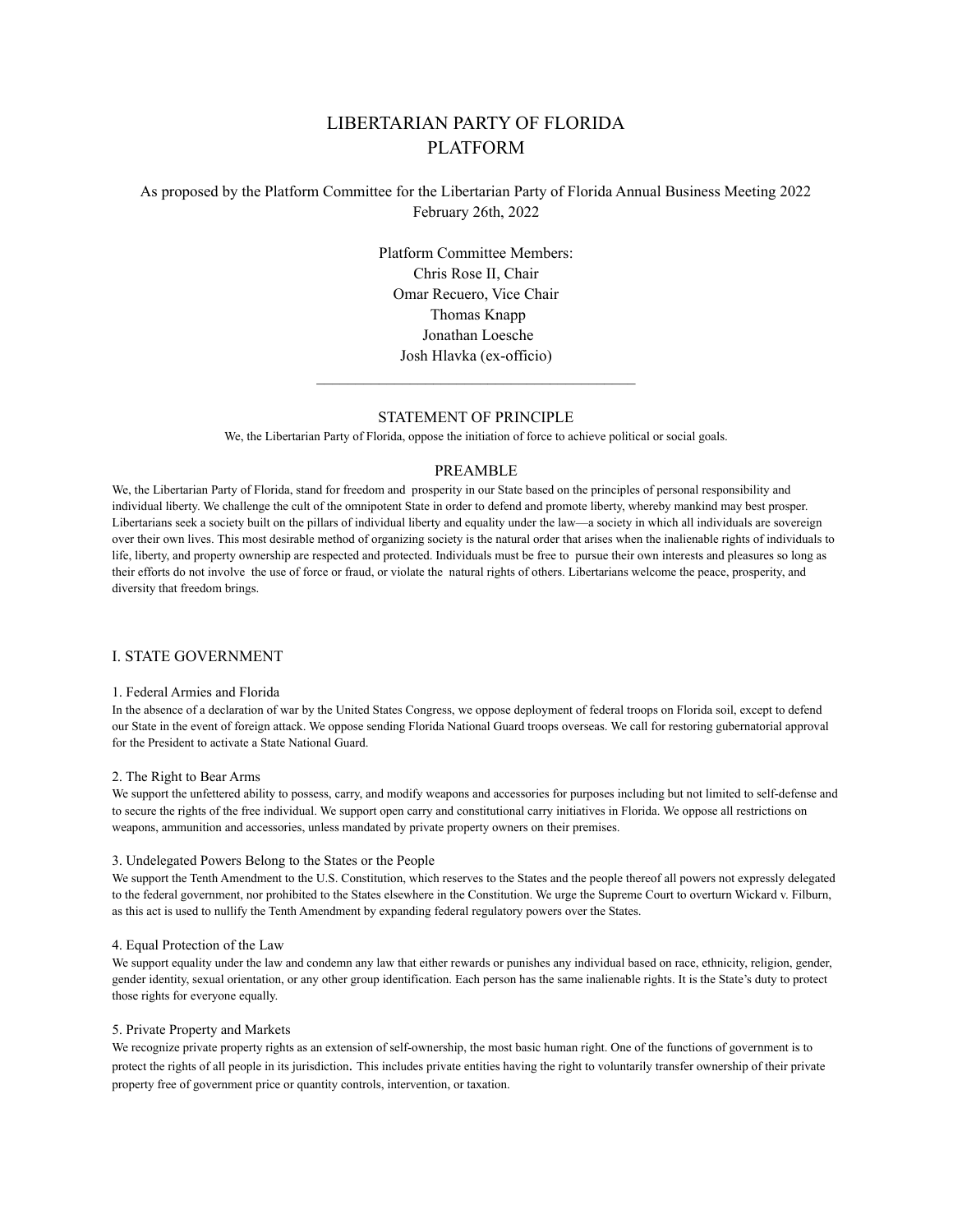### 6. Sunset Amendment

We support a systematic review and sunsetting of laws, regulations, and administrative guidance that do not meet the stated intent of the of the elected officials at the time of writing.

### 7. State Government Accountability

Agents of the State should not be above the law. We advocate ending the immunity of all government officials, employees, and departments, from suits for compensatory damages. We oppose caps on restitution payments. We support the Florida Whistleblower Act and the Florida False Claims Act.

### 8. Government Transparency

We support transparency and believe that Sunshine laws should apply to all public employees wherever and however they meet. All meetings and minutes must be readily available to the public and recording devices should be welcomed. There should be no laws prohibiting or limiting electronic recording devices and reporting of any public official, including law enforcement, while performing their duties.

### 9. Government IDs and Data Bases

We oppose the participation by the State of Florida in the federal Real ID Act and similar federal identification or database mandates designed to collect or share data on individuals not accused of crime.

#### 10. The Right to Privacy

We believe in the right to privacy for all peaceful individuals and condemn any attempts to subvert this right. Detaining, searching, or seizing persons or their property should always require a warrant from a State or Federal court based on probable cause of a crime being committed.

### 11. Monopolies

Government should never protect, maintain, nor regulate the legal monopoly status of any corporation whether public or private, or of those corporations' ownership of any company or business. These actions create an unfair playing field and are beyond the scope of small and limited government. We believe all services, especially utilities, should operate in a free and highly competitive market, whereby benefit to the consumer is raised and costs are lowered.

#### 12. Federal Grants

We call for an end to federal spending on grants to States and local governments, coupled with an equal reduction of federal taxes. All public projects should be funded locally. Persons living and working in Florida should not be responsible financially for non-federal services to citizens in a different State.

### 13. Marriage and Divorce

We believe marriage is a private contract between consenting adults. As such, government need not be involved in authentication, documentation, or limitation of the institution. We support abolishing licensing requirements and restrictions, recognizing these as undue burdens upon individuals and their personal lives. We favor written and witnessed prenuptial agreements to determine the dissolution process in the event of death or desired separation.

### 14. Mobilization of the Population

There shall be no restrictions to the organization and mobilization of the population. This includes unrestricted ability by the whole of the people to obtain weapons, training, or supplies to defend the territory of Florida in order to secure a free and prosperous future for Floridians.

#### 15. Immigration Law Enforcement By State and Local Governments

We oppose all policies or programs that enlist State and local government employees to enforce federal immigration laws or that require local and State authorities to comply with federal immigration law enforcement.

### II. ELECTIONS

### 1. State Regulation of Political Parties

The only electoral duty of the State government should be providing for fair and efficient conduct of elections. Political parties, like any private voluntary group, should be free from government control and allowed to establish their own rules for nomination procedures and conventions.

### 2. Election Ballot Choices

We support Ranked Choice. We oppose Top Two primaries as this disproportionately suppresses minor political party representation in the general election. We also support including the option of None Of The Above (NOTA) on all ballots. In the event that NOTA receives a plurality of votes in any election, a new election should be held for which none of the losing candidates shall be eligible.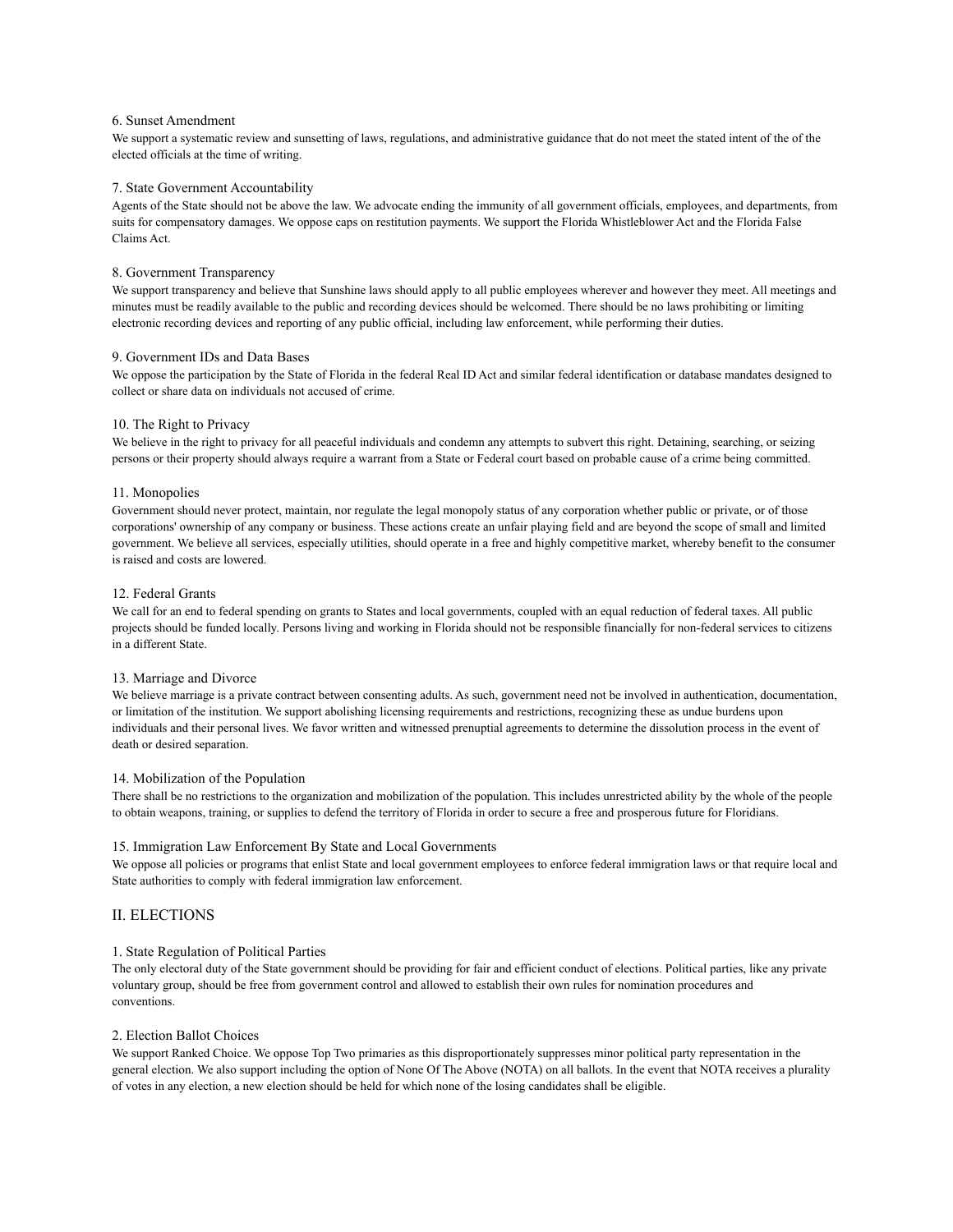#### 3. Campaign Finance Laws

We recognize current campaign finance laws as threats to free speech and association. We support a structure for candidates to voluntarily disclose campaign contributions. We advocate the acceptance of alternative monetary donations such as crypto-currencies as campaign contributions. We also call for the repeal of caps on contributions to candidates and parties. We support amending campaign finance laws to require all candidates and political parties to provide for their own expenses with no taxpayer funding.

#### 4. Ballot Access

We support open ballot access for all parties and individuals who wish to hold public office. There must be no barriers to entry for prospective political parties and candidates, including unattainable signature requirements, exorbitant fees, or other measures which limit ballot access to a political duarchy. In addition, Section 99.103 of Florida laws, which refunds 95% of the 3% candidate filing fees only to parties with a voter registration at or above 5% of the total, should be repealed.

### III. Courts

#### 1. Private Adjudications of Disputes

We support and encourage private adjudication of disputes by mutually acceptable arbitrators or mediators prior to utilizing the public court system. Current law unnecessarily constrains private adjudication as a first resort.

#### 2. The Right to Trial By Jury

The right of trial by jury must be respected in all criminal and civil cases. We support the right of jurors to (a) take notes during trials, (b) submit written questions to witnesses and the judge, (c) be provided with the judge's instructions in writing, and (d) discuss evidence among themselves at any

time.

#### 3. Nullification Power of Jurors

We support the right of defendants to a fully informed jury, which requires judges to instruct jurors of their authority to judge not only the facts, but also the justice of the law according to their own consciences. If a jury of peers deems a law unjust, oppressive, or inappropriately applied, it has the right and duty to acquit the defendant.

### 4. Victims' Rights

We support restitution for victims of crimes or civil infractions at the expense of the perpetrators. Victims must also enjoy respect for their right to require the prosecutor to drop charges before a trial, or pardon the perpetrator after a conviction (without necessarily foregoing restitution), provided the victim is not threatened or coerced.

#### 5. No-Fault Laws

No-fault divorce laws are preferable to divorce laws that require assignment of fault. For mandatory personal injury insurance we oppose no-fault laws and support requiring the insurance company of the driver at fault in an accident to pay any damages due those affected.

#### 6. Asset Forfeitures

We condemn seizure of assets other than for purposes of restitution after conviction of a crime as a violation of private property rights and due process. We urge our legislators to join with other States in abolishing civil asset forfeiture and pre-conviction criminal asset forfeiture.

#### 7. Gender Equality in Parental Rights

We support equal treatment and oppose sexual discrimination in any judicial proceeding adjudicating a parental right, privilege or obligation concerning his or her child.

#### 8. Attorney Licensing

The Bar Association must cease to be the official Florida organization to which all attorneys must belong. The legal profession must be opened to competition; its clients and purely private organizations should be the judges of the quality of attorney services.

### IV. PUBLIC SAFETY

#### 1. Law Enforcement

Law enforcement cannot guarantee individual safety. As such, we advocate that law enforcement is not the first line of defense for individual safety, but a second line of defense intended to render assistance to those requiring it. Self-protection is a personal responsibility. Individuals have the right to defend themselves and to possess the means to do so. Decreasing the self-reliance of the citizenry leads to an overemphasis of policing and an increased segregation of law enforcement personnel from the people they are paid to protect. Those in law enforcement are not above the community, but members of it. As such, we call for the removal of qualified immunity from all agents of law enforcement.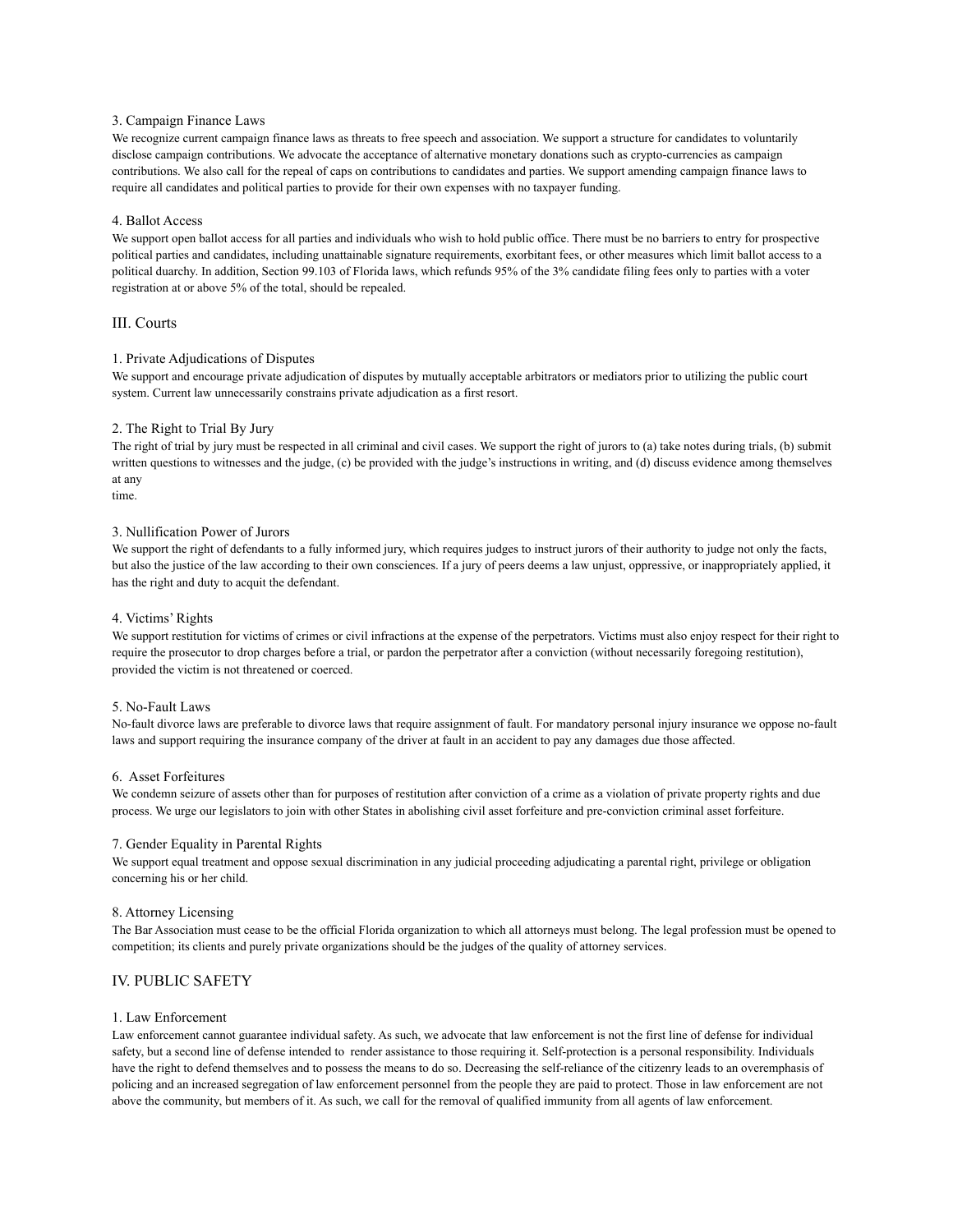### 2. Militarization

We support the separation of federal military units from law enforcement and disaster relief. Local agencies should not accept weapons, equipment, nor training from the federal military.

#### 3. K-9 Units

We call for ending the use of dogs by law enforcement; this abusive practice violates the right to privacy by performing unwarranted and unaccountable searches, and often serves to escalate conflict.

#### 4. Prisons

State prison facilities must only be used for the incarceration of individuals who have violated the natural rights of other people. Non-violent criminals should not be housed at the expense of the public. Instead, non-violent criminals should be kept on parole, closely monitored, limited in their interaction with sensitive populations, and required to pay restitution to those whom they

have wronged. The imprisonment of citizens should be undertaken with the strictest of scrutiny, as the incentives of prison operators and the mechanisms by which they are compensated are ripe

for abuse.

#### 5. Red-Light Cameras

We oppose the use of red-light cameras as a photo enforcement tool as well as any third-party non-law enforcement agency issuing fines of any kind.

#### 6. Private Security

As individuals with rights to govern ourselves and our property, we support the ability to extend those rights to private security firms for the purposes of defending our life, liberty, and property.

### 7. Sheriff's Jurisdiction

The power of arrest should be reserved to county sheriffs and their assigns. Outside agencies should be required to obtain permission from the sheriff prior to acting in the sheriff's jurisdiction.

#### 8. Quotas

We oppose law enforcement "quotas" of any kind as a requirement or incentive in any law enforcement agency or activities.

#### 9. Federal Drug War

We oppose acceptance of federal funds by the State of Florida, or agencies thereof, which are earmarked for continuing the War on Drugs.

#### 10. Probable Cause

Police roadblocks, Rights-Free Zones, and searches without probable cause should be abolished. This includes U.S. Customs and Border Protection's 100-Mile Border Zone which covers our State in its entirety.

#### 11. Pandemics and other Force Majeure Events

Government must never overstep its bounds, even in response to force majeure events, which include pandemics, natural disasters, and other crises. We condemn any misuse of authority by government to limit or restrict the rights of private property owners. We oppose all government restrictions on the transfer of information related to the event.

### V. VICE LAWS

#### 1. State Victimless Crimes

Criminal sentencing should be reserved for crimes which have a discernible victim. The punishment should be appropriate to the crime. We oppose all laws and regulations that attempt to protect individuals from the consequences of their own behavior. While not necessarily condoning such activities, we advocate the repeal of

all laws criminalizing gambling, possession and sale of drugs, and sexual relations between consenting adults. All those presently incarcerated or ever convicted solely for the commission of these victimless crimes must be pardoned and their records expunged.

#### 2. Prohibitions by Private Organizations

Private voluntary organizations, such as communities, clubs, unions, private universities or businesses may enforce rules that prohibit certain activities, such as gambling, prostitution, drug-free or smoke-free dorms.

### VI. Paying for Government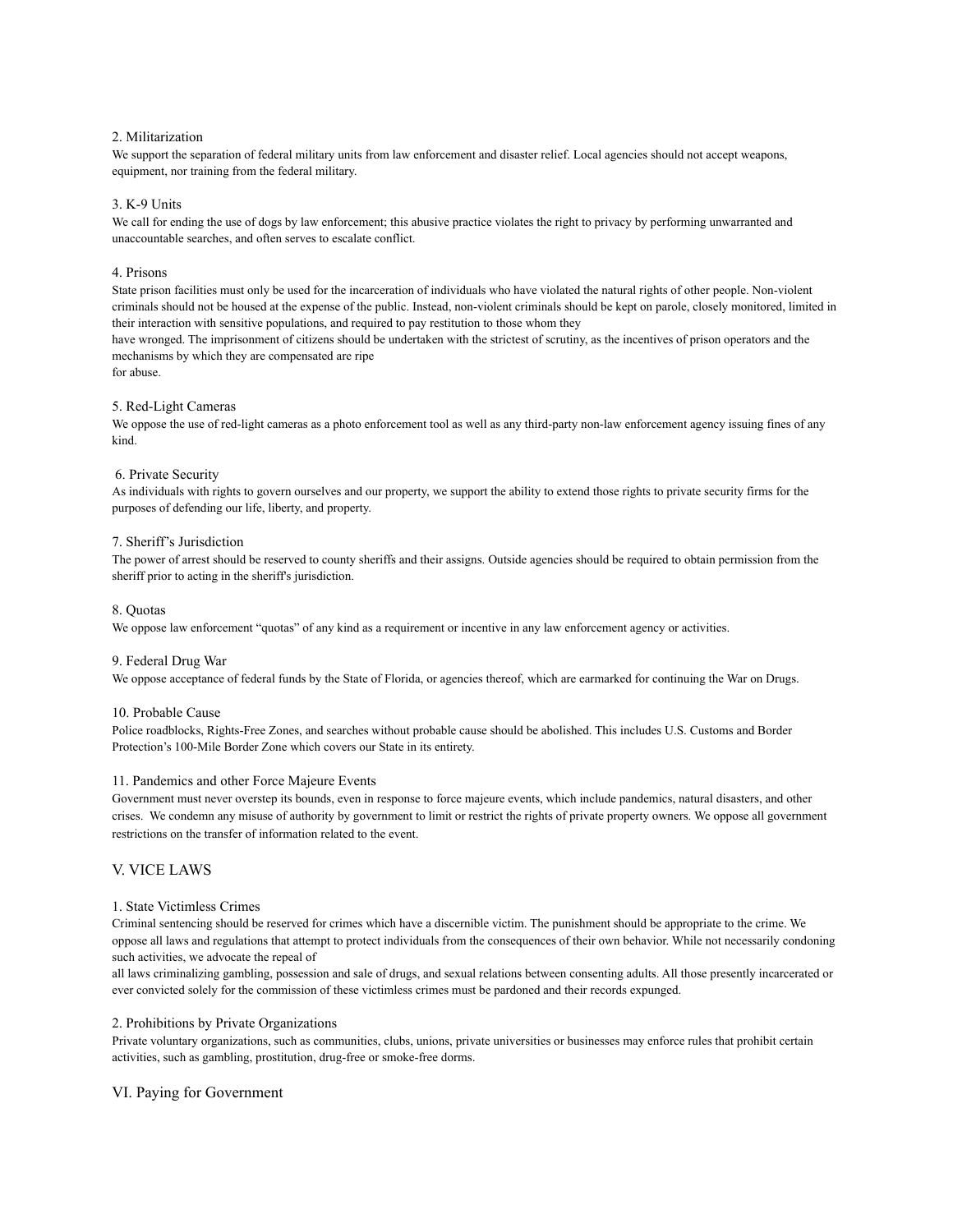### 1. Paying for Government

We advocate voluntary means of raising government revenues, such as user fees and donations, rather than taxation backed by force or threat of force. So long as citizens are coerced into funding government, we believe that government should accept payment in kind, in commodities, or in non-fiat currencies.

### 2. No New Taxes

The State of Florida has levied enough taxes on its citizens and trade partners, as such, no new taxes ought to be levied for new government projects. New projects must be funded from existing revenues by reducing inefficiencies or cutting current spending.

### 3. Tax Favoritism

As long as we have taxes, equal protection of the law requires that for each type of tax, the rates should be the same and the tax base should be calculated in the same way for every individual or

business. There should be no abatements, subsidies, credits, refunds or other preferential treatments as incentives to businesses to invest or create jobs, or as a privilege to individuals or classes of

individuals, such as age, race or location. Such tax favoritism should be unconstitutional.

### 4. State Agency Budgeting

Legislative budgeting of government has historically failed to control spending or the size of government. Therefore, we support amending the State Constitution to require a supermajority of

the legislative houses to approve a total budget that exceeds that of the previous year and annual auditing of all funds spent made available by request as well as posted on State websites.

### 5. Localism

In support of Localism, we prefer home rule as it is the most local jurisdiction of government, over ones more removed in State or Federal, as these entities largely consist of legislators from other jurisdictions.

### VII. Economy

### 1. State Regulation of Private Economy

We support free markets. We oppose all government laws or regulations, including but not limited to controls on prices, wages, rent, amounts sold, employment terms, ownership share terms, or other contractual terms, which interfere with private voluntary transactions. Ownership of property includes the right to transfer that property on any terms acceptable to all parties involved.

### 2. Alternative Currencies and Legal Tender

The State shall not impose any regulations or restrictions on alternative currencies to the U.S. Dollar, nor shall it enforce legal tender laws.

### 3. Government Favoritism

We reject favoritism in any form to any industries, companies or other organizations. We oppose all grants, loans, loan guarantees and investments in business by any State or local government and all regulatory schemes that create privileges or disadvantages to any business or industry.

### 4. Business and Professional Licensing

We call for abolishing all business and occupational licenses. The right of the people to conduct commerce is inherent, and should not require the permission of the State.

### VIII. Welfare and Charity

### 1.The Right to be Charitable

We support the right of private parties to provide charity and aid to those in need, and applaud court rulings correctly affirming First Amendment protection for that right. We condemn any effort by government to curtail or restrict private charity, and call for replacing government organizations and agencies which currently offer such aid and assistance with voluntary private efforts.

### IX. Education

1. Parental Responsibility and Choice of Schools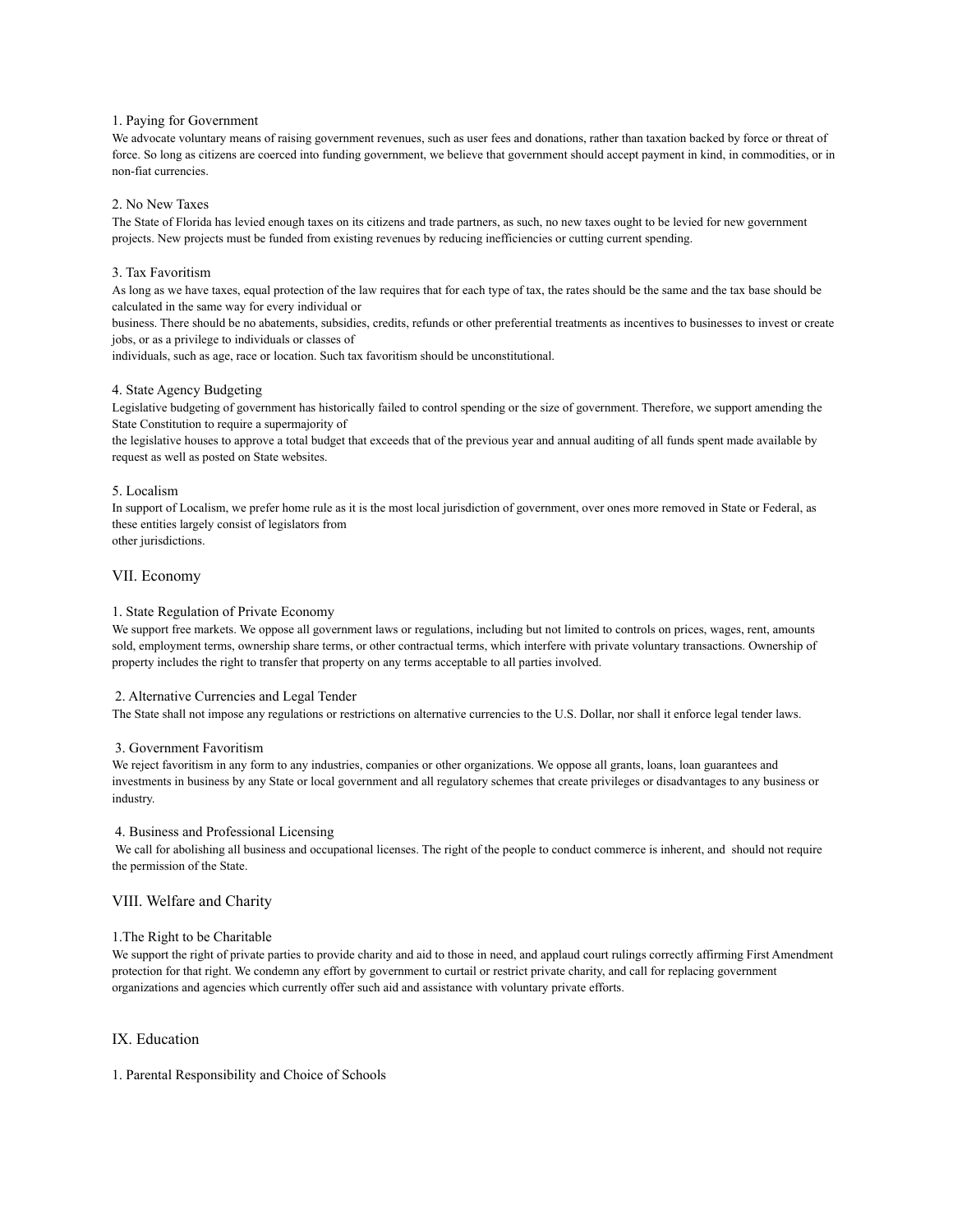Because parents or guardians are best situated to decide what is in their own children's best interests, it should be their right to decide their choice of school, type of school organization or homeschooling for them, and the responsibility of no one else to pay for it. Since the ultimate responsibility for the education of children rests with their parents, compulsory schooling and truancy laws must be repealed.

### 2. Civil Liberties in Government Education

We oppose random drug tests and locker searches without probable cause, censorship of student publications or speeches, disarming of adults, school promotion of religion, suppression of student religious expressions, and other restrictions of civil liberties in government-run schools .

### X. Environment

### 1. Measures to Prevent Environmental Damage

Protecting the environment requires a clear definition and enforcement of individual rights and responsibilities regarding resources like land, water, air, and wildlife. Oceans and waterways

may not be deeded lands, but are to be protected and conserved similarly. Where damages can be proven and quantified in a court of law, restitution to the injured parties must be required. Immunity shall not be given to any industry, processor, or individual, related to damages occurring through these mediums, such as chemical run off. Other unowned mediums such as air, radio frequency, light, and sound should also be treated similarly when damages occur. Civil remedies are best pursued to make whole any victims.

#### 2. State Land Privatization

We look forward to the day when all property not required for police and court functions are returned to private ownership and control. Privatization of all public land not critical to government operations, may deed lock its future use for conservation or commercialization. We oppose the creation of new government parks or wilderness and recreation areas. Such parks and areas that already exist should be transferred to non-government ownership. Pending such transfer, their operating costs should be borne by their users rather than by taxpayers.

#### 3. State Withholding of Clean Energy Technology

The withholding or prohibition of clean energy technologies by any government, military, or public entity, is viewed as equal to racketeering, and we oppose such manipulation of markets and such secrecy.

### XI. Health Care

### 1. Personal Health Care Rights

The most fundamental property right is an individual's right to own and control his or her own body. All individuals have the right to determine their own healthcare needs and treatment. Government should neither interfere nor impose upon the practitioner-patient relationship.

#### 2. Euthanasia and Advance Directives

The right of people to extend or end their lives with dignity should not be infringed. We support the freedom to use living wills and durable medical powers of attorney.

#### 3. The Choice of Health Care Methods

We support free choice for healthcare services, products and procedures, including the right to use experimental treatments.

#### 4. Free Market Regulation of Healthcare

We favor free market regulation for all healthcare related matters, such as medication, providers, hospitals, insurance, testing, and the advocacy of same.

#### 5. Medical Boards, Standards and Equipment

We support voluntary medical boards and the free market establishment of industry standards and practices, and oppose government-created barriers to entry. The manufacture of medication and medical equipment should not require approval by government.

### XII. SECESSION

### 1. The Right to Sovereign Secession

We recognize secession as a political right that sovereigns reserve to sever any relationship which they voluntarily enter. The exercise of this right should not eliminate any legal or moral obligations to uphold the rights of others, including any debts owed.

### 2. Local Self Government and Secession

We recognize and affirm that the sovereign State of Florida is in a voluntary relationship with the Union of States, and the sovereign individual is in a voluntary relationship with the State of Florida. We favor these entities, as they see fit, having regular and deliberative debate discerning the state of their union between them and larger bodies of government.